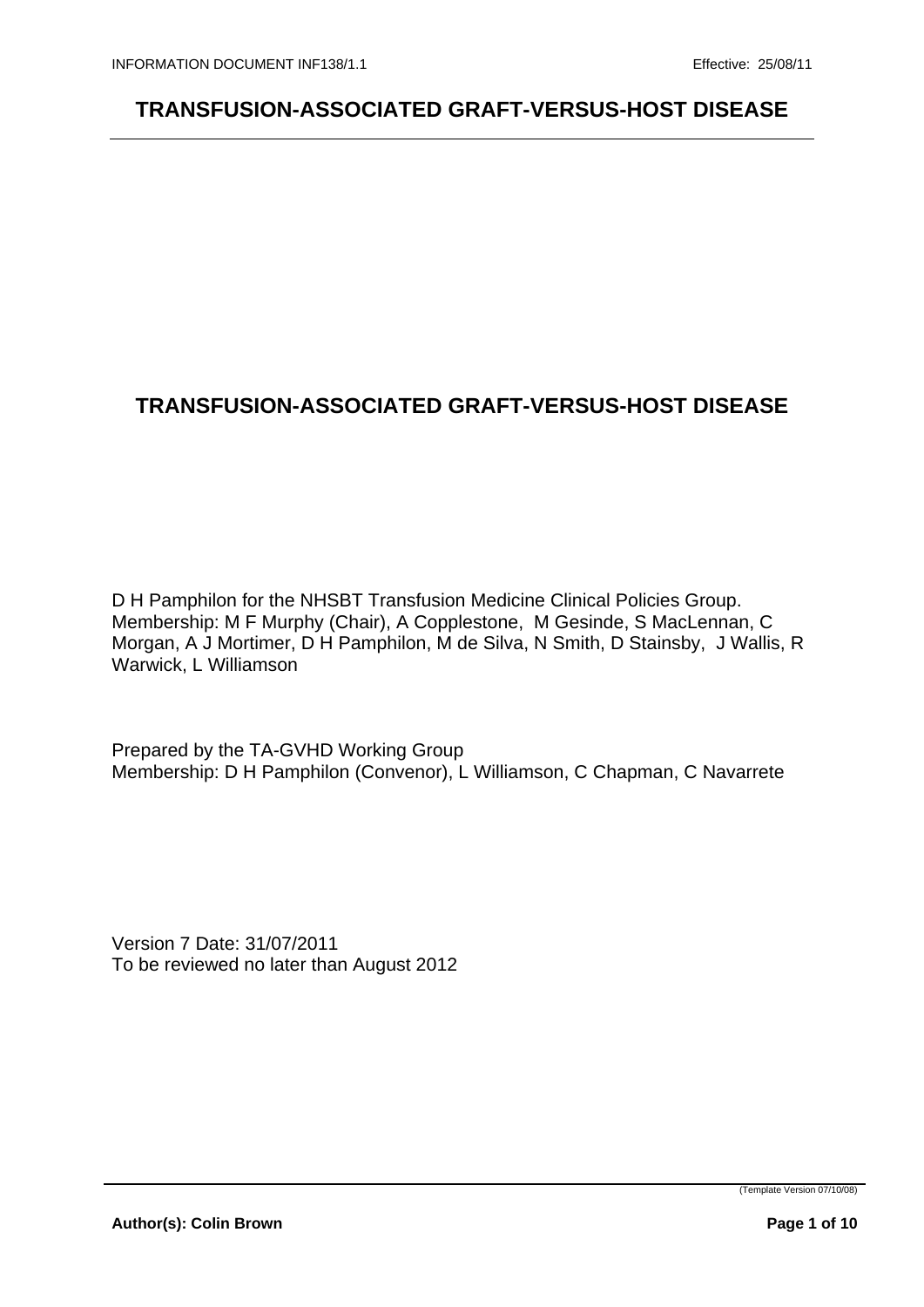### **Purposes**

Recommendations for the investigation and provision of clinical advice in cases of suspected or proven transfusion-associated graft-versus-host disease.

#### **Method**

Recommendations are based on review of the literature and a review of currently accepted practice. The definitions of the types of evidence and the grading of recommendations used in this document originate from the US Agency for Health Care Policy and Research and are provided in the Appendix.

### **Consultation**

NHSBT Transfusion Medicine Clinical Policies Group NHSBT Transfusion Medicine Clinical Policies H&I Sub-group

### **Status Status Status Status Status Status Status Status Status Status**

Approved by the NHSBT Transfusion Medicine Clinical Policies Group on 18<sup>th</sup> February 2002.

### **Summary**

Transfusion-associated graft-versus-host disease (TA-GVHD) is rare but usually fatal. Patients at risk of this complication have been clearly defined, as have groups not considered to be at risk. Those components implicated are red cells, platelet concentrates, fresh plasma and granulocyte transfusions. At risk patients should carry the card issued by the Department of Health and receive gamma-irradiated blood components. The dose of gamma irradiation should be a minimum of 25 Gy to any part of the blood component container. In supporting the clinical diagnosis, laboratory testing to demonstrate mixed chimerism is important. The best way to manage TA-GVHD is unknown. All recommendations are Grade C and are based on level IV evidence.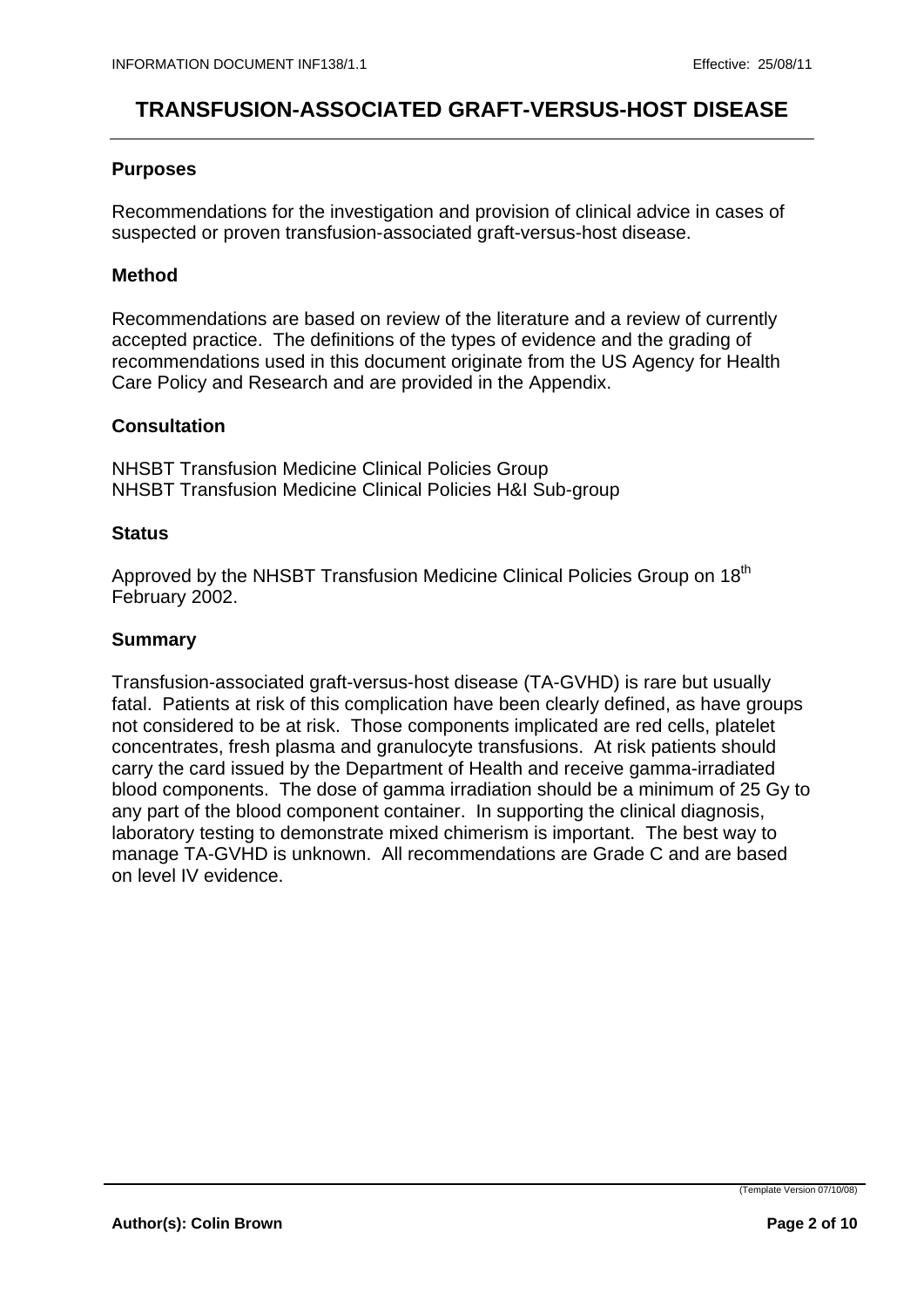### **1 Introduction**

TA-GVHD is a devastating but almost entirely preventable complication of transfusion. Twelve cases were reported to the Serious Hazards of Transfusion (SHOT) scheme during the first four years of reporting<sup>1,2</sup>. No cases have been reported since 2001.

| No. new cases reported   Diagnoses<br>Year |                                                                                                         |
|--------------------------------------------|---------------------------------------------------------------------------------------------------------|
| 1996-97 4                                  | Congenital immunodeficiency<br>No patient risk factors<br>B cell NHL (2 cases)                          |
| $1997-98$ 4                                | Waldenstrom's macroglobulinaemia<br><b>B</b> cell NHL<br>cardiac surgery<br>autoimmune thrombocytopenia |
| $1998-99$ 4                                | myeloma (1 case)<br>uncharacterised immunodeficiency<br>cardiac surgery (2 cases)                       |
| $1999-00$ 0                                | Nil                                                                                                     |
| $2000-01$ 1                                | ALL (1 case)                                                                                            |
| $2001 - 02$ 0                              | Nil                                                                                                     |
| $2002 - 03$ 0                              | Nil                                                                                                     |
| $2003 - 04$ 0                              | <b>Nil</b>                                                                                              |
| $2004 - 05$ 0                              | Nil                                                                                                     |
| $2005 - 06$ 0                              | Nil                                                                                                     |
| $2006 - 07$ 0                              | Nil                                                                                                     |
| $2007 - 08$ 0                              | Nil                                                                                                     |
| $2008-09$ 0                                | $\overline{\phantom{a}}$ Nil                                                                            |
| $2009-10$ 0                                | $\overline{\phantom{a}}$ Nil                                                                            |

| Summary                              |  |  |
|--------------------------------------|--|--|
| <b>B</b> cell malignancies           |  |  |
| Cardiac surgery                      |  |  |
| Congenital/acquired immunodeficiency |  |  |
| Autoimmunity                         |  |  |
| No risk factors                      |  |  |

### **2 Pathogenesis**

Normally, recipient lymphocytes are capable of recognising foreign HLA and prevent the development of a donor anti-host immune response. TA-GVHD is the result of engraftment and proliferation of alloreactive donor lymphocytes in transfusion recipients. Mature donor T cells recognise alloantigens in the recipient and become activated leading to cytokine production and lymphocyte proliferation. Inflammation and tissue damage follow<sup>2,3</sup>. Two factors may allow such a response to develop. Firstly sharing of HLA-haplotypes between donor and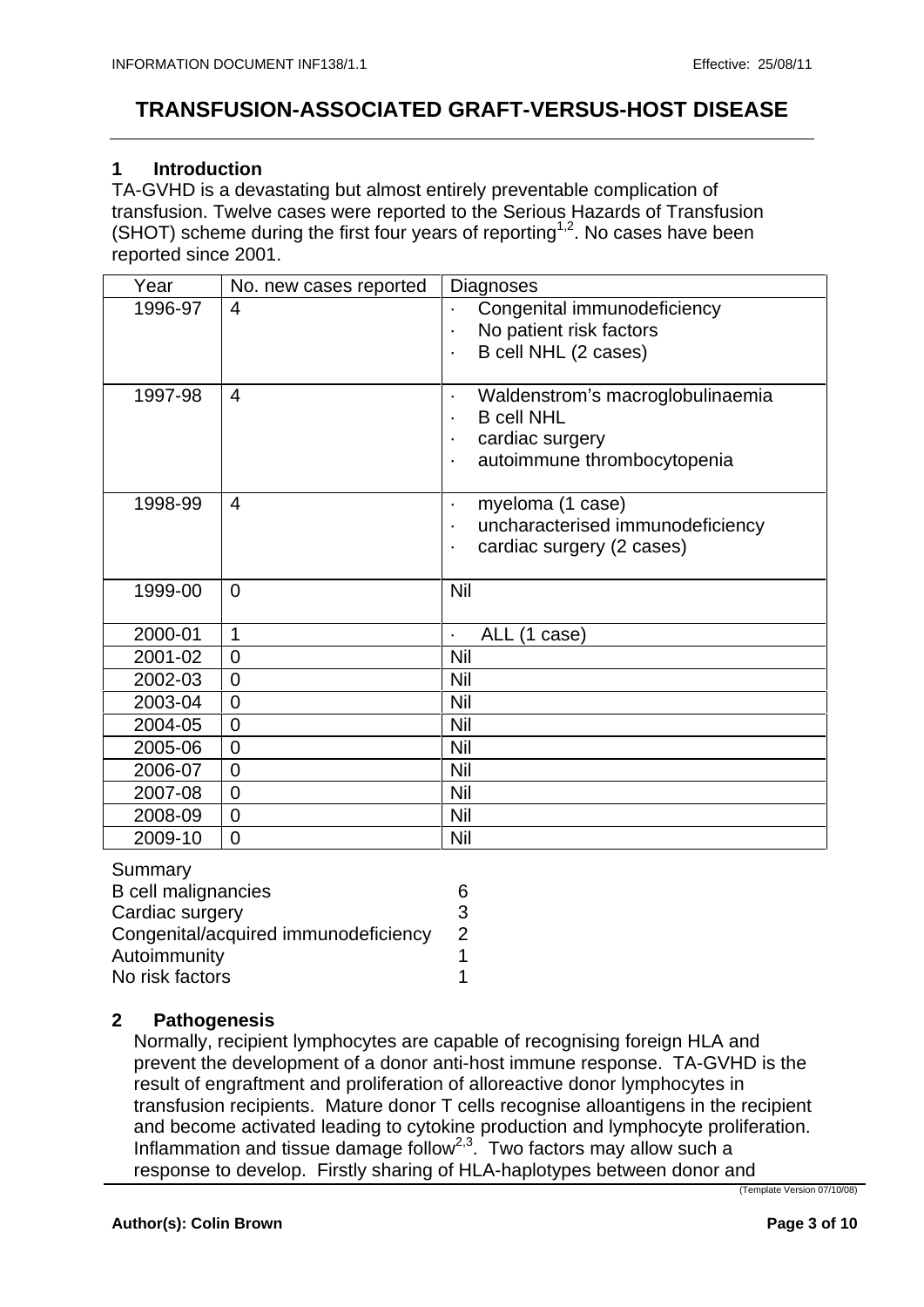recipient which occurs when HLA-selected components are transfused or when donations are obtained from relatives. This is particularly true when HLA homozygous blood components are transfused. This may also occur by chance, particularly in populations with a restricted pool of common HLA haplotypes<sup>3</sup>. The . The second factor is defective recipient cell-mediated immunity which may be inherited (e.g. severe combined immune deficiency - SCID) or acquired (e.g. Hodgkin's Disease)<sup>2</sup>. Other factors which may be relevant are the age of the component as the number of viable lymphocytes diminishes with storage. Lymphocyte dose is important but leucodepletion does not prevent TA-GVHD<sup>2</sup>. . A construction of the construction of the construction of the construction of the construction of the construction of the construction of the construction of the construction of the construction of the construction of th

#### **3 Clinical features**

Typical features of skin rash, fever, diarrhoea, hepatic dysfunction and bone marrow failure appear 1 - 2 weeks after transfusion. The mortality rate is  $>90\%$ <sup>3</sup>. . TA-GVHD is usually unexpected, prophylaxis has not been given and recognition may be late. All contribute to the poor response to treatment obtained.

#### **4 Patients – other than stem cell transplant donors/recipients**

- 4.1 Patient groups considered to be at risk
	- Recipients of donations from first or second degree relatives.
	- Patients receiving HLA-matched platelets.
	- Intra-uterine transfusion of red cells or platelets.
	- Exchange transfusions (especially after Intra-uterine transfusion); Red cell or platelet transfusions given after birth to infants who have received either red cells or platelets in utero, should be irradiated and this practice should continue up to the age of one year
	- Recipients of allogeneic stem cell transplants (SCT) until GVHD prophylaxis is completed and/or lymphocyte count  $>1 \times 10^9$ /L. /L.
	- Hodgkin's disease when the control of the control of the control of the control of the control of the control of the control of the control of the control of the control of the control of the control of the control of the
	- Patients treated with purine analogues, e.g. fludarabine, cladribine or deoxycoformycin.

#### 4.2 Cardiac surgery

In children irradiated components should be given if there is suspicion of Di George syndrome, lymphopenia or other immune deficiency state that might compromise T lymphocyte function. In adults irradiated blood is not currently indicated but the Serious Hazards of Transfusion scheme has suggested that this recommendation should be kept under review.

- 4.3 Patients not at risk
	- Solid organ transplant TA-GVHD has been documented in recipients of liver, lung and kidney transplants but this is ordinarily associated with the transfer of donor lymphoid tissue with the graft.
	- HIV.
	- Solid tumours.
	- Non-Hodgkin's lymphoma currently under review by the BCSH.

(Template Version 07/10/08)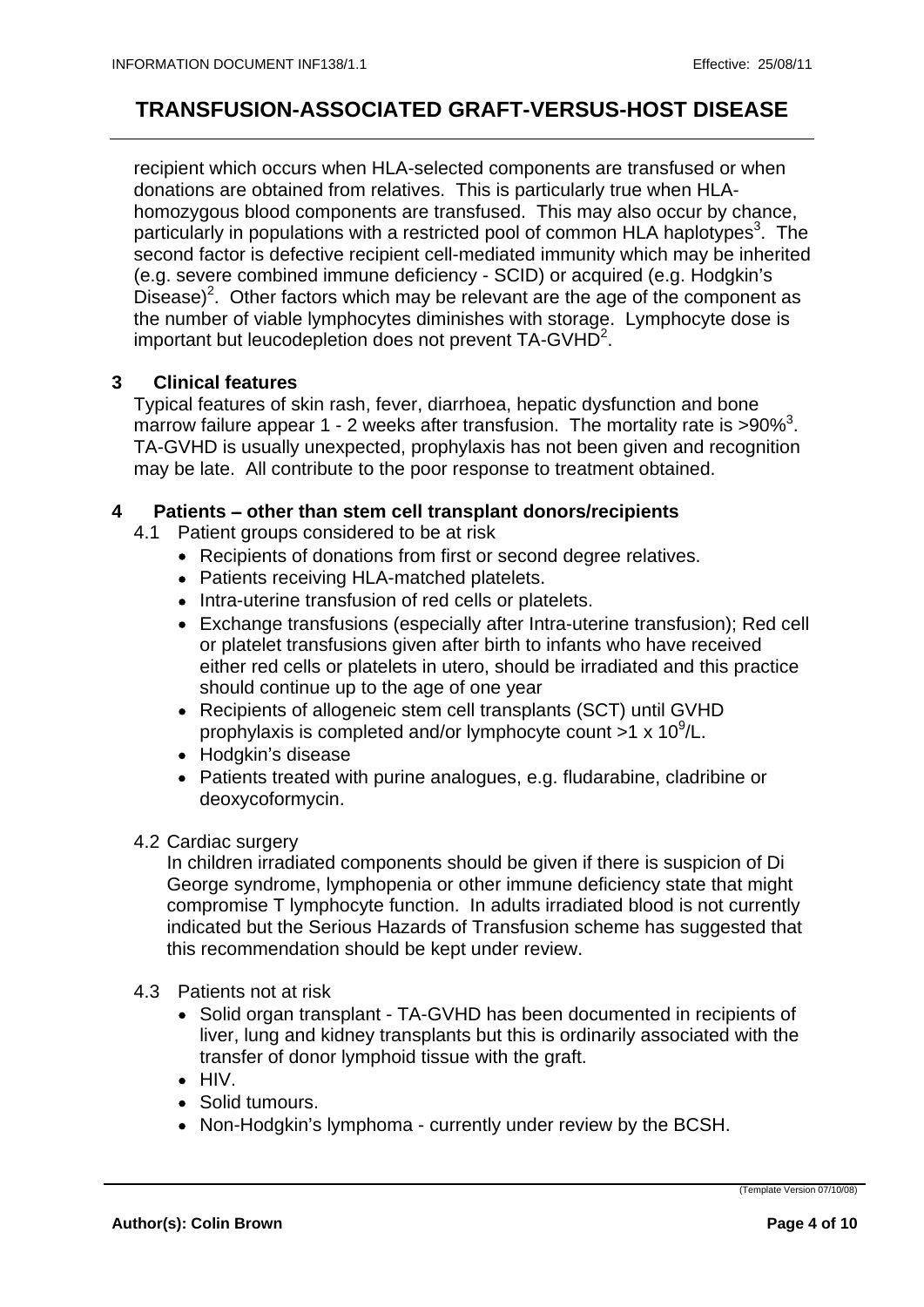#### **5 Stem cell donors and recipients**

- Donors of allogeneic marrow who receive transfusions. These donors are not themselves at risk but viable third party lymphocytes may be collected and transplanted. If transfusions are given during the harvest they must be irradiated.
- Patients undergoing autologous SCT. Irradiation of transfusions should be commenced 7 days prior to HPC harvesting to prevent collection of viable allogeneic lymphocytes which could cause TA-GVHD after reinfusion. Irradiated components are continued for 3 months or 6 months if the patient received total body irradiation.
- Patients with an underlying primary immunodeficiency which comprises T  $\bullet$ lymphocyte function (except chronic mucocutaneous candidiasis).

#### **6 Diagnosis**

6.1 Haematological and histopathological features

There is usually profound pancytopenia and bone marrow hypoplasia. The skin biopsy findings may be non-specific but support the diagnosis of TA- GVHD. These include cell necrosis, dyskeratosis and infiltration with mononuclear cells.

6.2 Laboratory features

Diagnosis depends on finding evidence of donor-derived cells or chromosomes or DNA in the blood and/or affected tissues of the recipient (mixed chimerism) on more than one occasion. Note that transfused donor leucocytes may remain in otherwise healthy recipients from a few days to several years.

6.3 Testing

The best strategy for supporting a clinicopathological diagnosis of TA-GVHD is to establish that there is mixed chimerism in patient samples. Chimerism may be based on cytogenetic or DNA analysis. Samples should be obtained from the recipient before and after the transfusion and from the donors from whom blood components have been transfused. Analysis is then performed of polymorphic sites at HLA loci or elsewhere. These include analysis of variable number tandem repeat (VNTR) and short tandem repeat (STR)  $\mathsf{profiles}^{4,5}$ . profiles<sup>4,5</sup>.<br>Alternative tissues for DNA extraction include skin (both affected and

unaffected areas) and hair follicles or nail clippings (which represent the 'pretransfusion' sample equivalent). Post-mortem samples, e.g. spleen or bone marrow, may also be used. Skin samples are necessary to establish presence of donor derived lymphocytes in lesions. If only a peripheral blood sample is obtained it would be difficult to confirm TA-GVHD as donor derived lymphocytes can exist in peripheral blood of healthy transfused patients.

A routine service for the investigation of TA-GVHD is provided by the NHSBT network of H&I laboratories.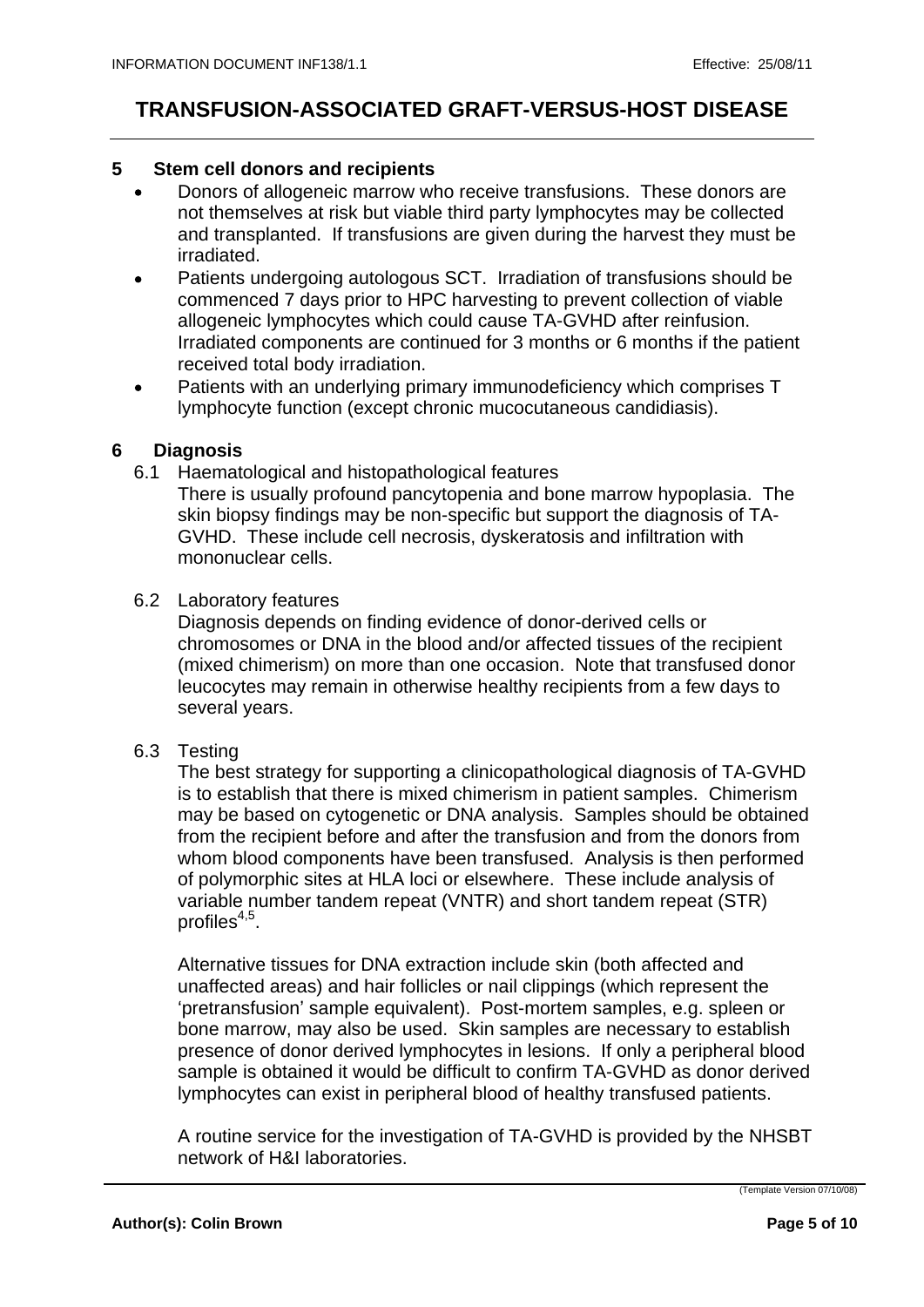### **7 Investigations**

- 7.1 Donor samples required
	- Fresh samples from the donor.
	- 10 20 mL EDTA.
	- Practical only if manageable numbers e.g. 10 or less component transfusions are implicated. Decision to base the diagnosis on analysis of patient material only should

be discussed with an NHSBT H&I Consultant. Where it is intended that some/all donor components are not to be analysed a check should be made to ascertain whether any non-irradiated blood components were transfused to an at-risk patient and in this case these components or donor samples must be investigated.

- 7.2 Recipient samples required
	- Blood sample prior to transfusion (any amount available).
	- Blood samples after transfusion, 10 20 mL EDTA.
	- Hair follicle or nail clipping samples (in saline) are an alternative source of pre-transfusion DNA, but could be taken after the transfusions were given.
	- Affected and unaffected skin (send biopsy in sterile saline or culture medium).
	- Bone marrow (if being performed anyway; 1 mL in EDTA).
	- Spleen (post-mortem; sample in sterile saline).
- 7.3 Additional samples

Follow-up samples (typically blood) may provide valuable information about temporal changes to the DNA profile, particularly in cases where not all of the above samples are available.

7.4 Samples are sent to the local blood centre and will be referred to the appropriate H&I laboratory. Investigations will be performed at the H&I laboratory. In each centre or group of functionally linked centres an NHSBT H&I Consultant will take responsibility for ensuring that essential clinical data and samples are provided to and discussed with the senior scientists in the H&I laboratory. A copy of the final report should be sent to the NHSBT H&I Consultant and/or other Consultant Haematologists involved at NHSBT blood centres.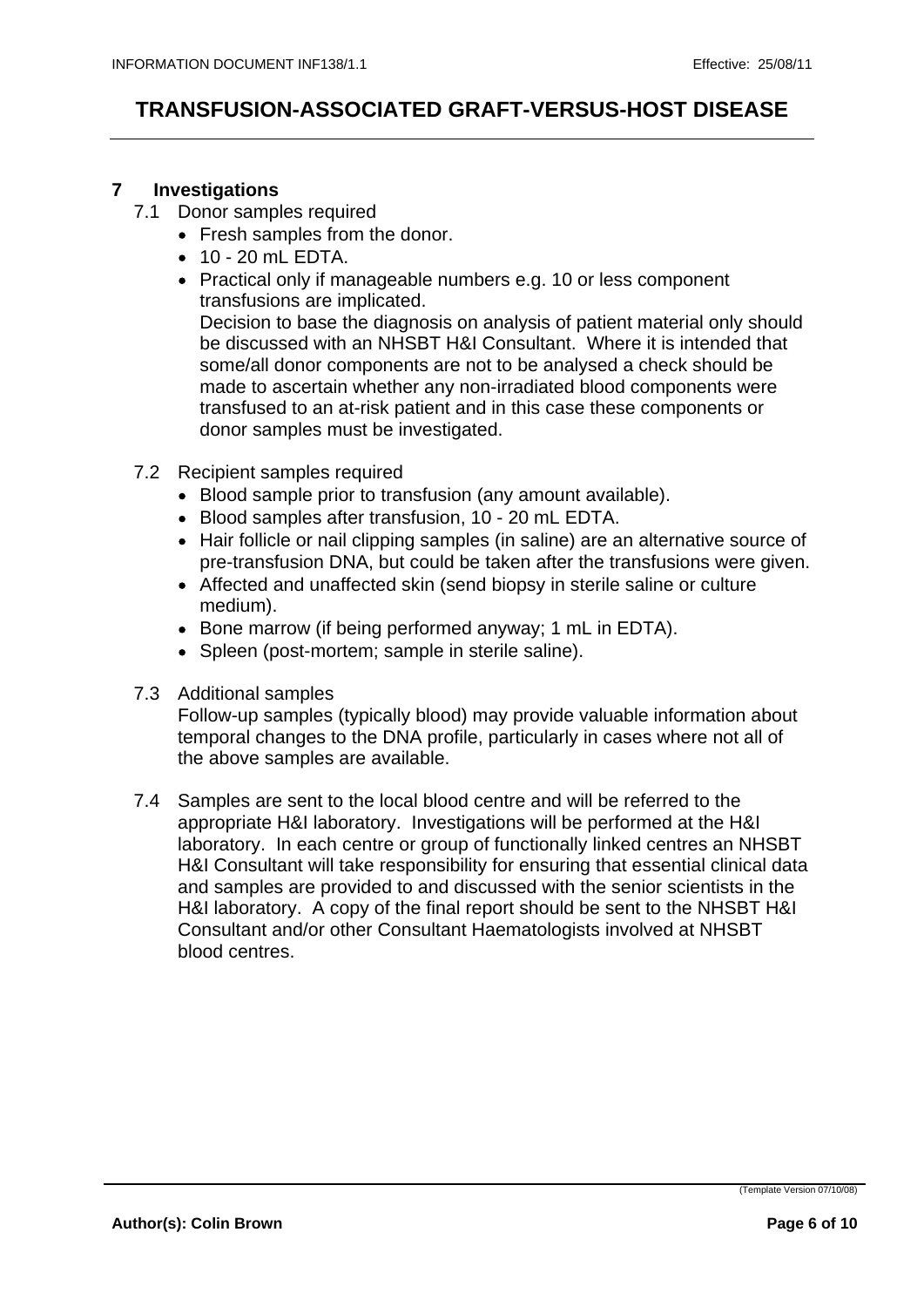#### **8 Prevention**

- 8.1 At risk patients should carry the card presently issued by DoH to hospitals. This card indicates that the cellular blood components must be irradiated.<sup>6</sup>
- 8.2 Leucocyte depletion NOT adequate alone for at risk patients as defined above. Removes 3-4 log T cells from whole blood so may reduce risk in immunocompetent patients.<sup>7</sup>
- 8.3 Gamma irradiation standard method at present. Needs 25 Gy to all parts of pack, with no part receiving more than 50 Gy. Appropriate radiation sensitive labels must be used so that it can be verified that the dose of radiation has been given.
- 8.4 Psoralen (S59) + ultra-violet A **-** this method is under trial for pathogen inactivation of platelets, but there is also prevention of TA-GVHD in an animal model. FDA have recently allowed trials of this method to proceed without gamma irradiation in susceptible patients.

### **9 Blood components (BC)**

BC implicated in TA-GVHD are red cells, platelet concentrates, fresh plasma and granulocyte transfusions.

Those not implicated are frozen-thawed RBC, fresh frozen plasma (FFP), cryosupernatant plasma (CSP), cryoprecipitate and fractionated plasma products.

BC storage after irradiation

- IUT / ET red cells 24 hours.  $\bullet$
- Other red cells including neonatal top-up transfusions irradiate within 14  $\bullet$ days of collection and store for not greater than 14 days post-irradiation.
- Platelets. Irradiate at any stage in shelf life no effect on total shelf life of 5  $\bullet$ days except 24 hours for IUT platelets.
- Granulocytes. Transfuse as soon as possible after preparation/irradiation.

#### **10 Management**

- 10.1 Suspected or proven TA-GVHD
	- The NHSBT Consultant involved (H&I or other) should, for patients not under the care of a haematologist, recommend transfer to an appropriate specialist unit. He/she should recommend that the case should be discussed with a haematologist with experience of managing patients with acute GVHD.
		- The best advice is to start treatment promptly including supportive care with blood component transfusions, broad spectrum antibiotics and antifungal agents as appropriate.
		- A number of drugs have been used in acute GVHD. Cyclosporin A and methotrexate are used to prevent GHVD and steroids are first line treatment when it develops. Steroid-refractory GVHD is treated with a number of agents including ATG, FK506, anti-T cell and IL-2 receptor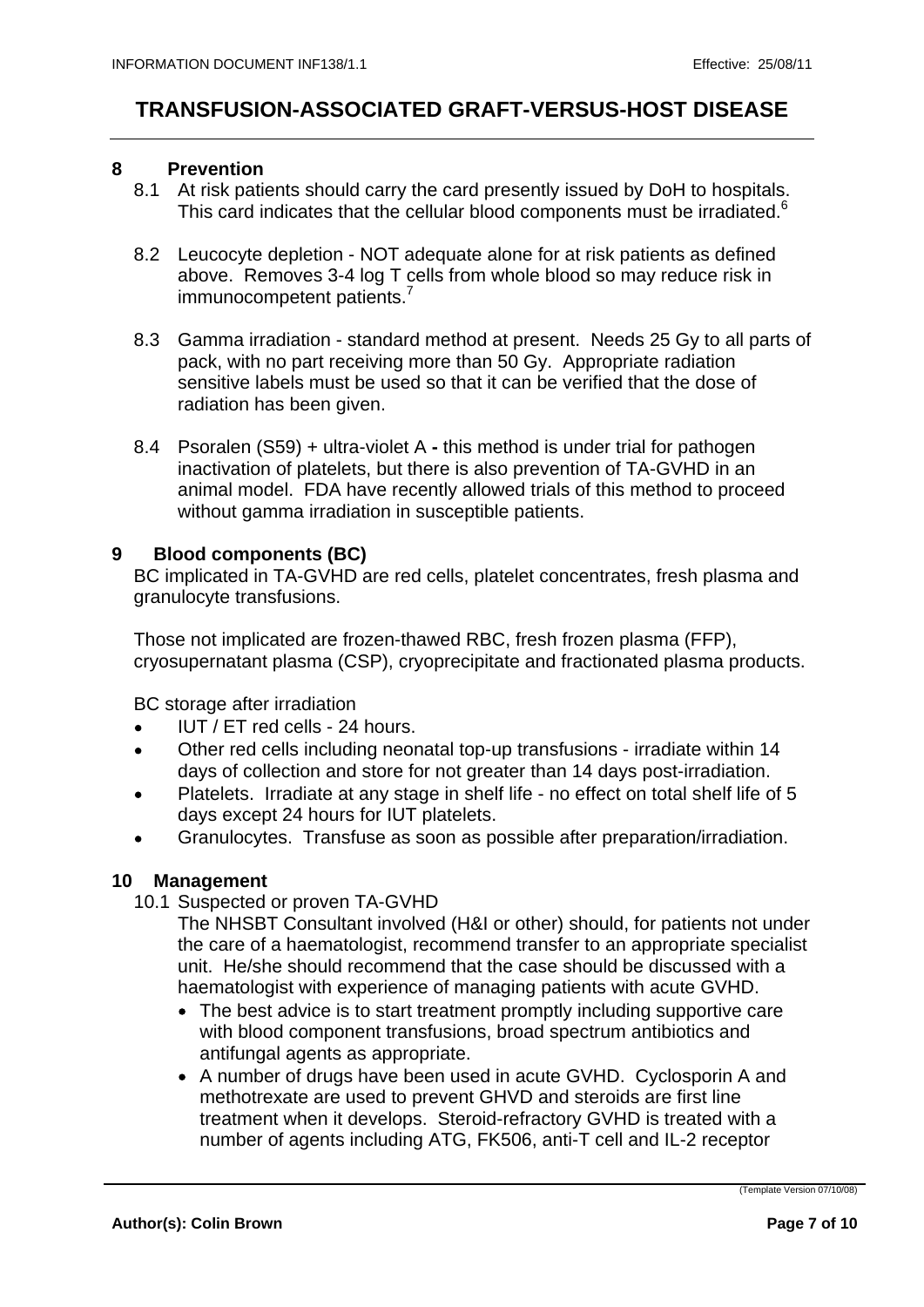mononuclear antibodies and mycophenolate mofetil. The role of these agents in TA-GVHD is uncertain.

- 10.2 Management where at-risk patients have received non-irradiated blood components
	- In the most recent data set reported to SHOT 68 cases were reported where non-irradiated BCs were given inappropriately. None of these developed TA-GVHD.
	- Establish which blood components are involved.
	- HLA type patient and store mononuclear cell and DNA samples.
	- Consider testing to establish molecular profiles (see above).
	- There should be careful clinical observation of the transfusion recipient with institution of treatment and review of appropriate laboratory investigation (see 5.3 and 6 above) if any clinical features of TA-GVHD appear.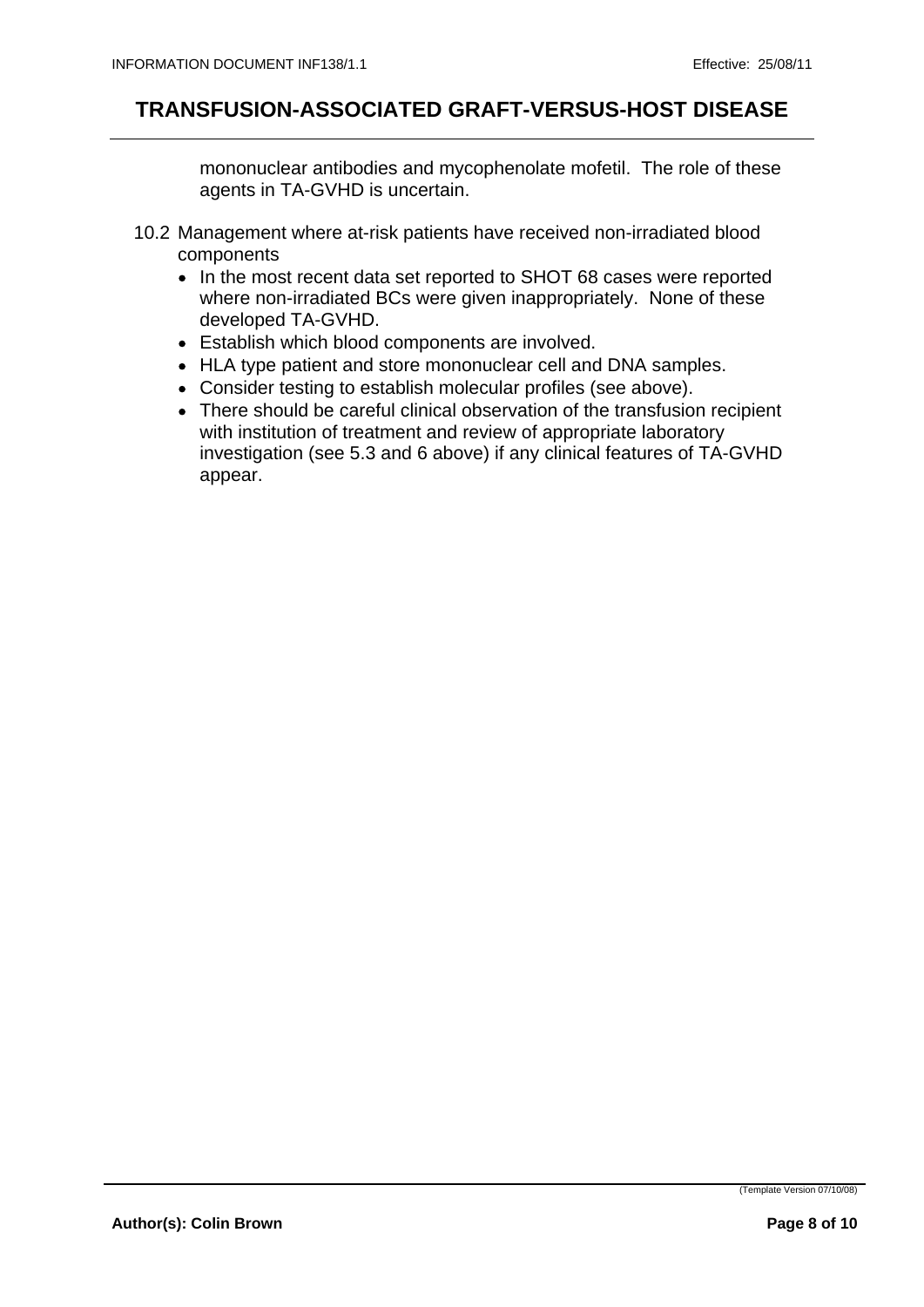#### **References**

1. S Knowles (ed.) and H Cohen on behalf of the Serious Hazards of Transfusion (SHOT) Steering Group. The 2010 Annual SHOT Report (2011).

2. Williamson LM (1998). Transfusion-associated graft-versus-host disease and its prevention. Heart, **80**, 211-212.

3. Anderson KC, Weinstein HJ (1990). Transfusion-associated graft-versus-host disease. NEJM, **323**, 315-321.

4. Wang L, Juji T, Tokunaga K, Takahashi K, Kuwata S, Uchida S, Tadokoro K, Takai K (1994). Polymorphic microsatellite markers for the diagnosis of graft-versus host disease. NEJM, **330**, 398-401.

5. Sage D, Stanworth S, Turner D, Navarrete C: Diagnosis of transfusion associated graft-vs.-host disease: the importance of short tandem repeat analysis. Transfus Med 2005; **15**481-485

6. BCSH Blood Transfusion Task Force (1996). Guidelines on gamma irradiation of blood components for the prevention of transfusion-associated graft-versus-host disease. Transfusion Medicine, **6**, 261-271.

7. Williamson L, Stainsby D, Jones H, Love E, Chapman C E, Navarrete C, Lucas G, Beatty C, Casbard A, and Cohen H on behalf of the Serious Hazards of Transfusion Steering Group (2006). The impact of universal leukodepletion of the blood supply on hemovigilance reports of posttransfusion purpura and transfusion associated graft-versus-host disease. Transfusion, **47,** 1455-1467